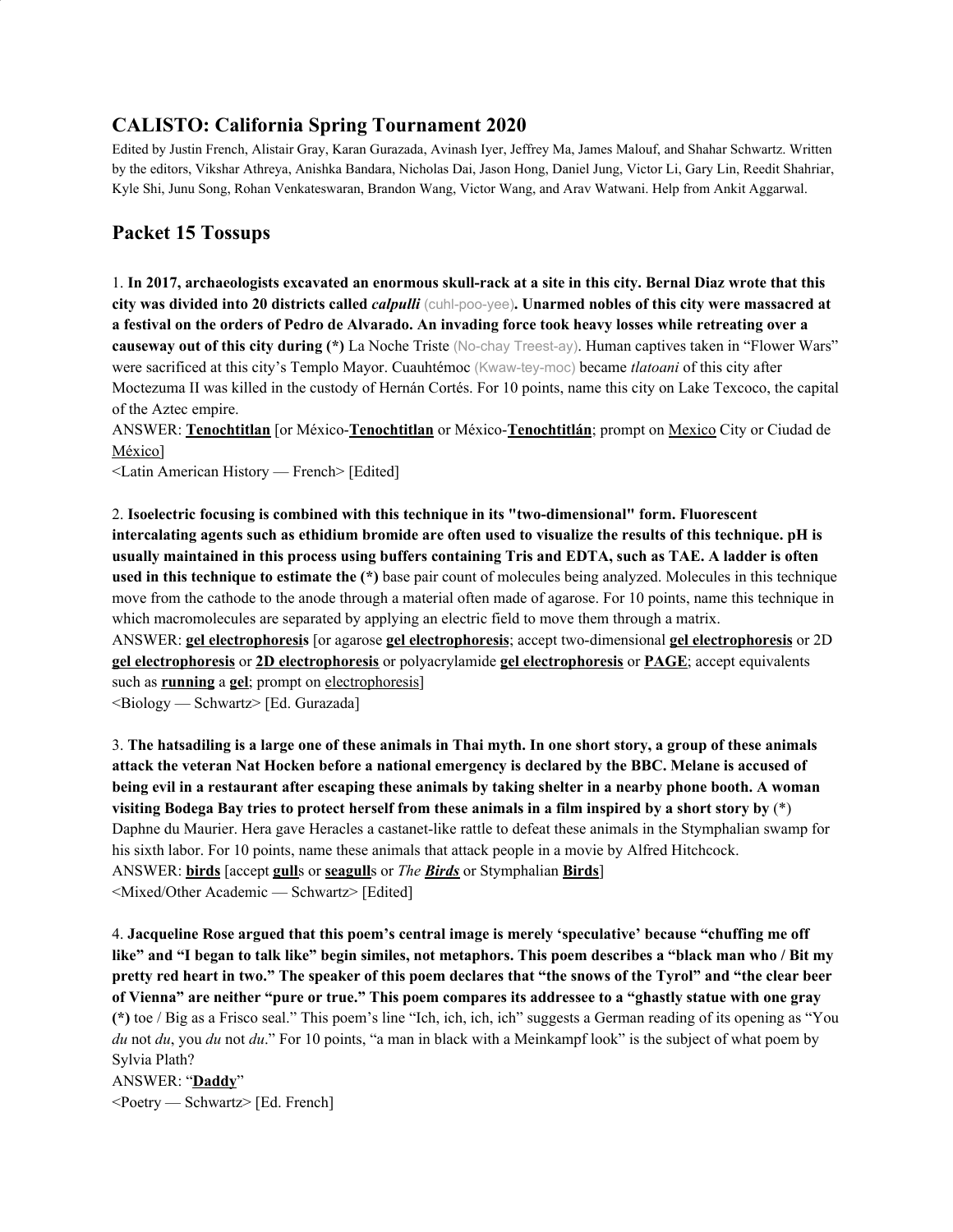5. Han van Meegeren modeled a forgery of this artist off of Caravaggio's Supper at Emmaus. The Dissius Auction of this artist's work included a possible self portrait on the left of his painting *The Procuress*. This **artist may have used Anton van Leeuwenhoek** (LAY-ven-hook) **as the model for two paintings that depict their subjects scanning globes and maps. This artist of (\*)** *The Astronomer* and *The Geographer* included a map of his native Netherlands in the background of his *The Art of Painting*. A tronie by this artist depicts a woman with a blue turban and the title piece of jewelry. For 10 points, name this Dutch Golden Age painter of *Girl with a Pearl Earring*.

ANSWER: Johannes **Vermeer**  $\leq$ Painting — Ma $>$  [Edited]

6. **In female children, this disorder is often confused for Rett's syndrome. Children with this disorder are shown to lack a properly developed theory-of-mind in the Sally-Anne test. Ramachandran proposed that this disorder was caused by broken mirror neurons. Simon Baron-Cohen explained this disorder by describing an "extreme (\*)** male brain." Leo Kanner proposed that this disorder was the result of neglectful "refrigerator mothers." A fraudulent *Lancet* article by Andrew Wakefield claimed that this disorder was caused by vaccinations. For 10 points, Asperger's syndrome is a form of what disorder characterized by challenges with social skills? ANSWER: **autism** spectrum disorder [or **ASD**; prompt on Asperger's syndrome before "Asperger's"] <Psychology — Schwartz> [Edited]

7. **The expressive "international style" of this activity was supplanted first by ornate "special" patterns and later by standardized "compulsory" patterns. A ballroom dance-influenced subgenre of this activity is** distinguished from another by the lack of jumps and the limitations on lifts. Midori Ito became the first **woman to perform a (\*)** triple axel in this activity in 1989. This activity involves the usage of toe jumps, edge jumps, and spins in different sequences to score points. American performers of this activity include Nathan Chen, Michelle Kwan, and Tara Lipinski. For 10 points, name this activity in which performers glide on ice using the namesake footwear.

ANSWER: **figure skating** [prompt on ice skating or skating] <Other Visual Arts — Ma> [Edited]

#### 8. **The efficiency of methods for this task can be measured with the Weissman score. The**

**H.264/AVC** ("H-dot-2-6-4 A-V-C") **standard specifies a codec** (COH-deck) **that performs this task at a relatively** low bitrate. One algorithm for this task builds a binary tree based off relative symbol frequency that can be **translated into a prefix code. That algorithm is called Huffman coding. The .jar** (dot-JAR) **format for Java** archives is derived from a format whose files are the result of this process. Artifacts of this process can be **found in MPEG** (EM-peg) **or (\*)** JPEG (JAY-peg) files. This process's lossless form is performed when creating a "dot-zip" archive. For 10 points, name this process in which a file's size is reduced.

ANSWER: data **compression** [accept lossless **compression** or lossy **compression** or image **compression** or video **compression**] (The Weissman score was originally developed for the HBO series *Silicon Valley*.) <Computer Science — Gray> [Ed. Gurazada]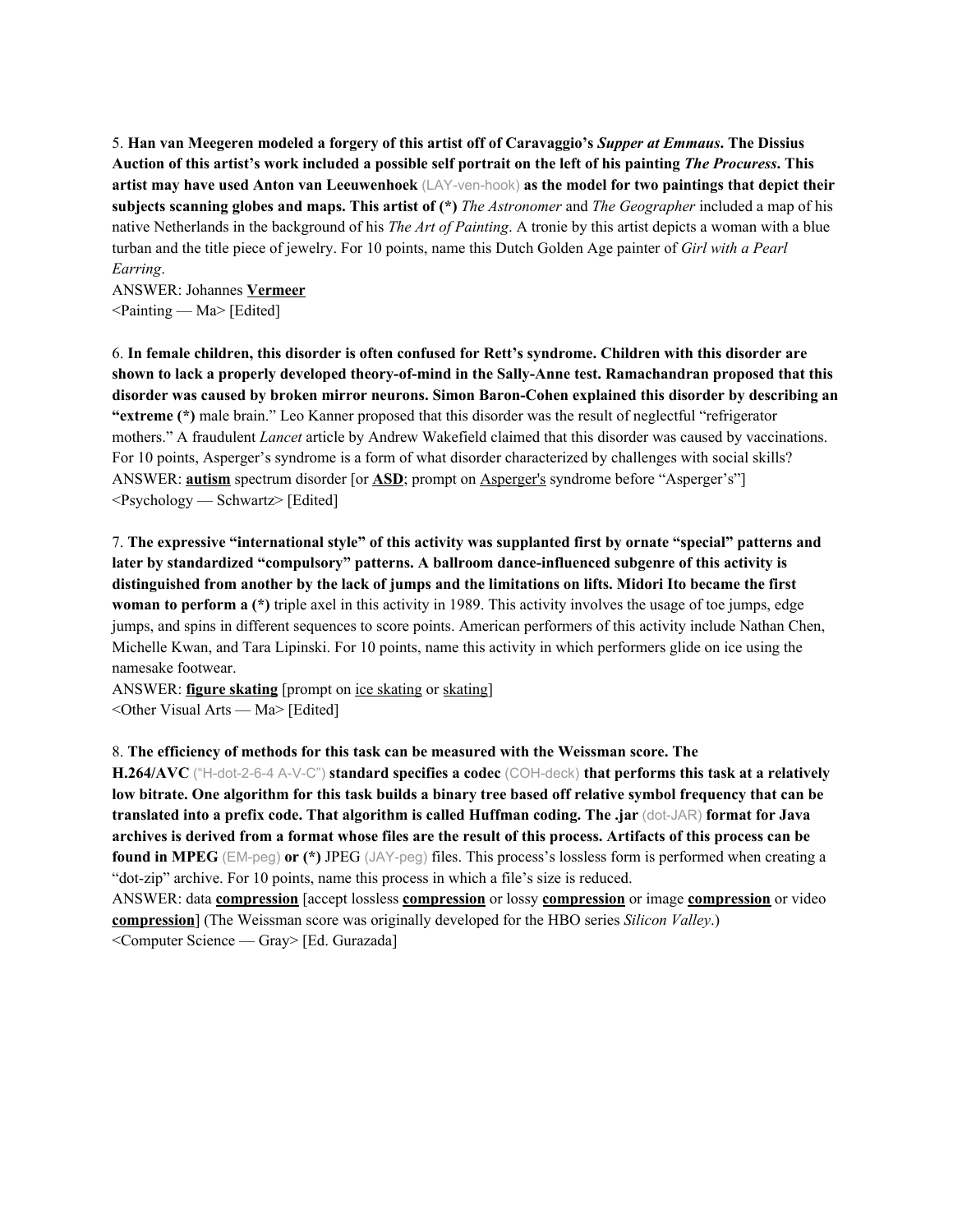9. **A limitation to this amendment established in** *Chaplinsky v. New Hampshire* **was gutted in** *Cohen v.* California. One case involving this amendment, Minersville School District v. Gobitis, was overturned in the Barnett case. One exception to a right in this amendment was established in Oliver Wendell Holmes' opinion **in the (\*)** Schenck case, which established the "clear and present danger" doctrine. Shouting "Fire!" in a crowded theater is often cited as an exception to, for 10 points, what amendment of the United States Constitution protecting the freedom of speech?

ANSWER: **First** Amendment to the Constitution [or Amendment **1**] <U.S. History — Shahriar> [Ed. Iyer]

10. A character in this novel is unable to move on from her husband's death due to the presence of his portrait. Another character in this novel makes a fortune by vastly inflating the prices of horses in a war **zone. That character, who pretends to be Clytemnestra while playing charades, shouts "Vive la France!" as she throws a dictionary out of a carriage. In this novel, (\*)** William Dobbin and Amelia Sedley are able to marry due to George Osborne's death just before the Battle of Waterloo. Becky Sharp manipulates her way through the English upper class in this "novel without a hero." For 10 points, name this novel by William Makepeace Thackeray.

ANSWER: *Vanity Fair* <Long Fiction — Schwartz> [Edited]

11. **The distribution function of this substance obeys a collisionless form of the Boltzmann equation called the** Vlasov equation. The distance at which the electric potential of a charge carrier is screened by a factor of one over e in this substance is called the Debye length. Hannes Alfven founded a field of study focused on this **substance called (\*)** magnetohydrodynamics. This substance is confined using poloidal and toroidal magnetic fields in a tokamak. Particles must be in this state of matter for natural nuclear fusion to occur. For 10 points, name this "fourth state of matter" which consists of a very hot gas of ions and makes up the Sun.

```
ANSWER: plasma
```
<Physics — Gurazada> [Edited]

12. When Mary washes a man's feet with an expensive perfume made of "pure nard," this person asks why Mary did not spend her money to help the poor instead. According to the Gospel of John, Satan enters this man after this man is given dipped bread by his teacher. This disciple either dies of suicide by hanging or by **bursting open in Akeldama, which is known as the (\*)** Field of Blood. This apostle, who is referred to by John as "a thief," is replaced by Matthias. This apostle reveals his teacher to the Sanhedrin after he kisses him in the Garden of Gethsemane. For 10 points, name this twelfth apostle, who, for thirty pieces of silver, betrays Jesus. ANSWER: **Judas** Iscariot

 $\leq$ Religion — Gray> [Ed. Dai]

13. Discoloration of this country's rivers and a nickname for this country are due to high laterite content in its soil. A national park in this country contains a "forest" of huge limestone spikes called Tsingy de Beharama, and a dry "spiny forest" biome of actual trees takes up much of this country's south. Species that are endemic to this country and are seen as national symbols include the cat-like fossa and most species of  $(*)$ baobab trees. This country is home to the Malagasy people and has its capital at Antananarivo. For 10 points, name this country, which is separated by the Mozambique channel from the eastern coast of Africa and is known for its lemurs.

ANSWER: Republic of **Madagascar** [or Repoblikan'i **Madagasikara**] <Geography — Song/Gray> [Ed. Gray]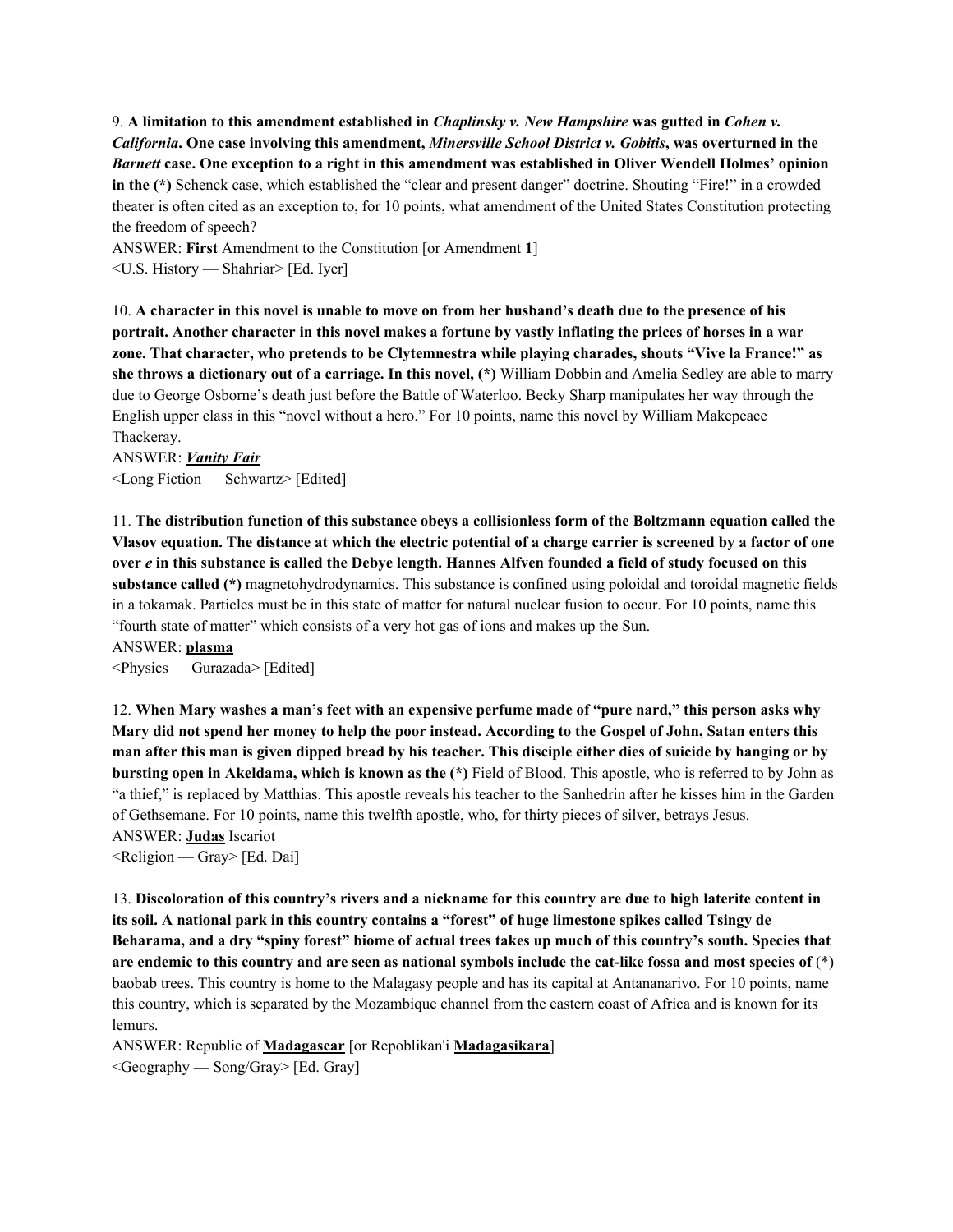14. In this play, a character interrupts a professor's rant about local Devonian fossils. A mail-boy in this play who claims that his knee knows when it's going to rain eventually dies after going to war. A couple in this play get engaged a year after entering Morgan's drugstore to get ice-cream sodas. A woman in this play asks **if "any human beings ever (\*)** realize life while they live it" after encountering the milkman Howie Newsome and the suicidal choir director Simon Stinson. That woman asks to revisit her twelfth birthday in Grover's Corners with the Stage Manager in this play. For 10 points, name this play about the life of George Gibbs and Emily Webb, written by Thornton Wilder.

ANSWER: *Our Town* <Drama — Schwartz> [Edited]

15. **In an uprising against this ruler, striking workers were joined by women protesters on International** Women's Day. Due to fear that there was not enough beer and pretzels, a stampede killed over one thousand **people during this ruler's coronation feast. This ruler's imperial guard fired at unarmed protestors led by Father Georgy Gapon, after which this ruler's advisor Sergei Witte helped him draft the (\*)** October Manifesto**.** This ruler, whose Imperial Guard committed the Bloody Sunday massacre, was overthrown by the February Revolution. The Bolsheviks executed, for 10 points, what last tsar of Russia?

ANSWER: **Nicholas II** [or **Nikolai II** or **Nikolai Alexandrovich** Romanov or **Saint Nicholas the Passion-Bearer**; prompt on Nicholas or Nikolai or Nicky]

<European History — Song> [Ed. Athreya]

16. **A composer from this country quoted themes from Beethoven's** *Eroica* **symphony in his five-minute long Internet Symphony. An instrument from this country traditionally uses python skin and has its bow strung** between its two strings. A violin concerto from this country titled for the "Butterfly Lovers" is sometimes **performed with traditional instruments from this country like the (\*)** *pípá* and *èrhú*. "The Red Detachment of Women" was one of this country's Eight Model Plays, which replaced this country's traditional *Jīngjù.* For 10 points, name this East Asian country home to Peking Opera.

ANSWER: ANSWER: People's Republic of **China** [or *Zhōngguó* or *Zhōnghuá Rénmín Gònghéguó* or **PRC**; do NOT accept or prompt on "Republic of China" or "*Zhōnghuá Mínguó*"] <Classical Music — Ma> [Edited]

17. In a story by this author, an outlaw decides not to fight the marshal of the title town after he finds out that the marshal is married. In another story by this author, Johnnie is accused of cheating at cards by the Swede. The Captain, the Cook, the Correspondent, and the Oiler are all stranded at sea in a story by this author of **(\*)** "The Bride Comes to Yellow Sky" and "The Blue Hotel." In a novel by this author, Wilson mistakes a head injury caused by the butt of a rifle for a gunshot wound. In that novel by this author, the death of Jim Conklin traumatizes Henry Fleming during the Civil War. For 10 points, name this American author of "The Open Boat" and *The Red Badge of Courage*.

ANSWER: Stephen **Crane** <Short Fiction — Venkateswaran> [Edited]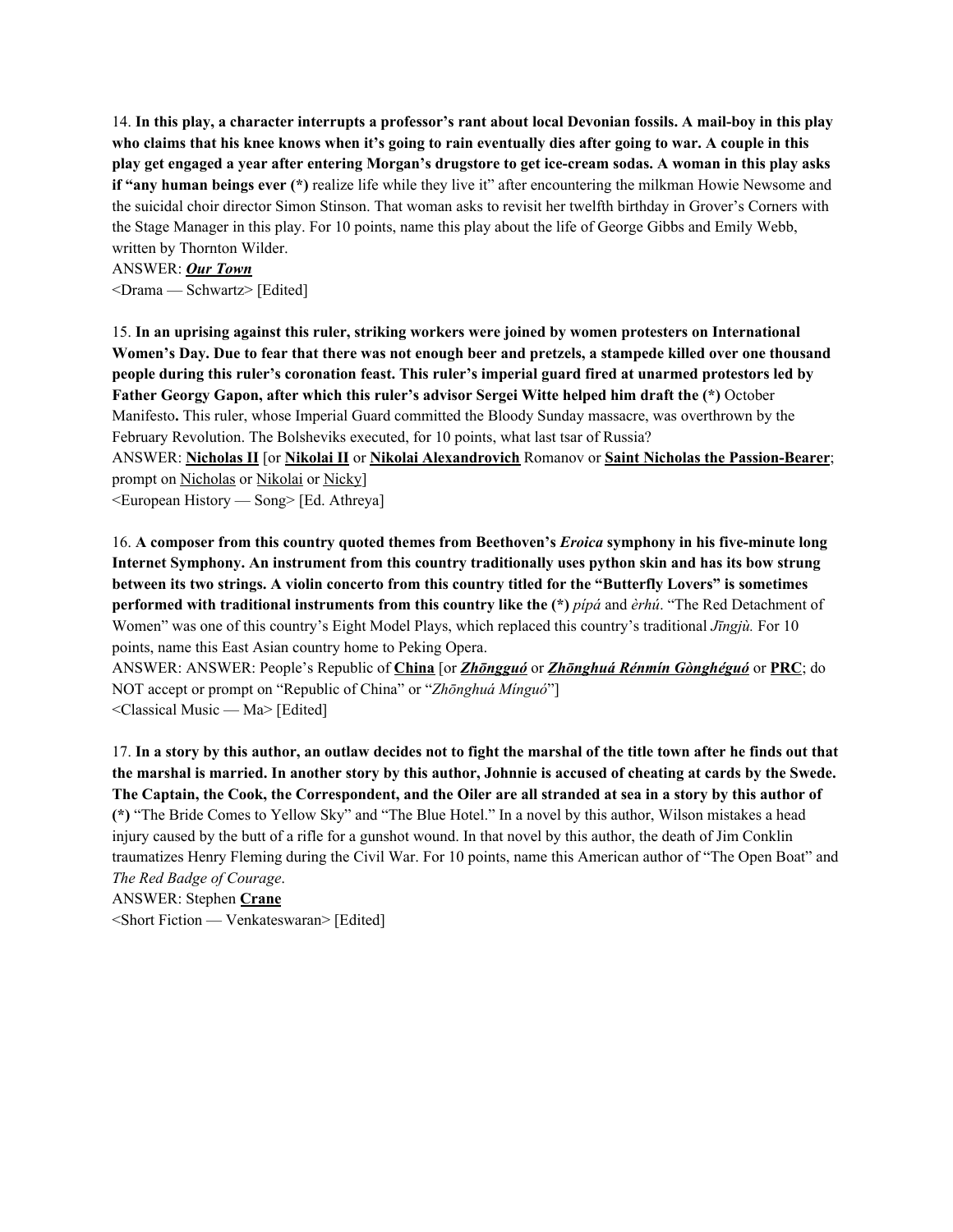18. **Water and this compound are formed in the Sabatier** (sa-ba-T'YAY) **process. This compound reacts with water in steam-[this compound] reforming to make syngas. This compound is found trapped inside of ice in clathrates on the ocean floor. Hydrogen gas, water, ammonia, and this compound were the starting reagents in the (\*)** Miller-Urey experiment. When one mole of this compound combusts fully, one mole of carbon dioxide and two moles of water form. Carbon is in its most reduced state in this compound. This tetrahedral compound is the main constituent of natural gas. For 10 points, name this simplest hydrocarbon, which has the chemical formula  $CH_4(C-H-4)$ .

ANSWER: **methane** [accept **CH<sup>4</sup>** (C-H-4) before "CH4"; prompt on natural gas; do NOT accept or prompt on "ethane"]

<Chemistry — Hong> [Ed. Bandara/Gurazada]

19. In a medieval beast epic, one of these animals tricks the dull-witted Isengrim into joining a monastery. Nüwā sent one of these animals to possess the Shang dynasty concubine Dáji. The messengers of the kami of rice, Inari, take the form of these animals. One of these animals attempts to flatter the rooster Chanticleer in a medieval fable. In Japanese myth, the spirits of these animals possess beautiful women and may have up to **nine (\*)** tails. Those spirits are called *kitsune*. The medieval trickster Reynard is one of these animals. For 10 points, name these sly canines, one of whom ate the Gingerbread Man.

ANSWER: **fox** [accept Reynard the **Fox** or *húlijīng* or *jiǔwěihú* or nine-tailed **fox**; accept *kitsune* before "kitsune"] <Mythology — Dai> [Ed. French]

20. **With the aim of "correcting" the vulgate history of Cleitarchus, Arrian of Nicomedia wrote this ruler's namesake Anabasis. This ruler's forces crossed a monsoon-flooded river in order to surprise and defeat the elephant forces of King Porus at the Battle of the (\*)** Hydaspes River. This ruler ordered the building of a causeway in order to besiege and capture the city of Tyre. This ruler's Companion Cavalry defeated the forces of Darius III at the battle of Gaugamela. This ruler turned an angry horse away from its shadow in order to tame his steed Bucephalus. For 10 points, name this son of Philip II, a "great" king of Macedon.

ANSWER: **Alexander** the **Great** [or **Alexander III** of Macedon or **Aléxandros ho Mégas**; prompt on Alexander or Aléxandros]

<Ancient/Classical History — Iyer> [Edited]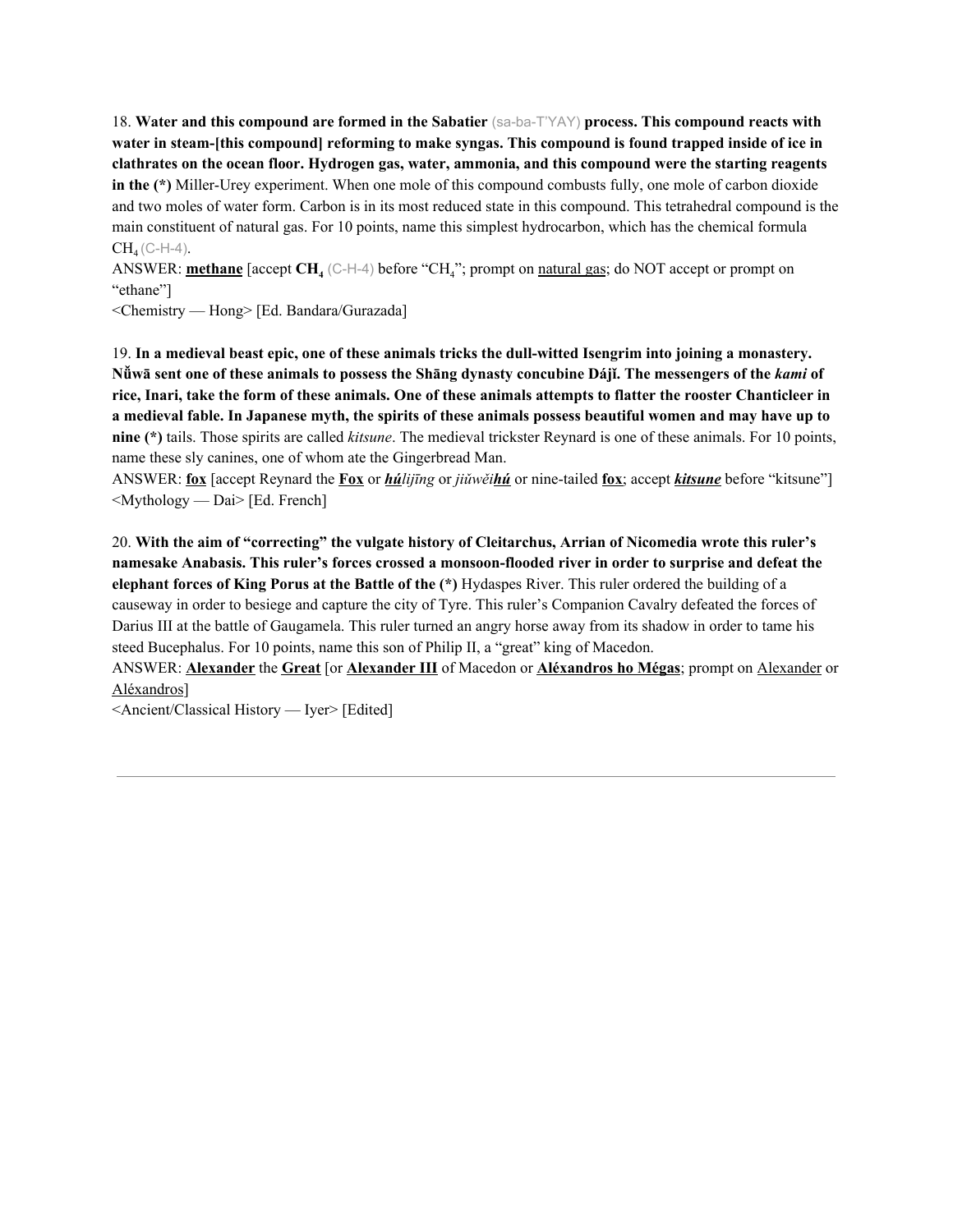# **Packet 15 Bonuses**

1. Two sons of William the Conqueror, Richard of Normandy and William Rufus, were killed while hunting in this forest. For 10 points each:

[10] Name this forest in Hampshire in the south of England.

ANSWER: **New Forest**

[10] New College is ironically one of the oldest colleges of this university, which is itself the oldest university in the English-speaking world. Scholars fleeing unrest at this university founded Cambridge University.

ANSWER: University of **Oxford** [or Universitas **Oxoniensis**]

[10] A city in the northwest of England on the Tyne River is named after a "new" one of these buildings which was built in 1080. British royal residences of this kind include one in Windsor and one named Balmoral in Scotland. ANSWER: **castle** [accept **Newcastle**-upon-Tyne]

<Geography — Gray> [Edited]

2. Rita Dove's collection *Sonata Mulattica* follows the life of George Bridgetower, who was the original dedicatee of a work by this composer. For 10 points each:

[10] Name this composer. In *A Clockwork Orange*, Alex is conditioned to hate this composer's "Choral" ninth symphony via the Ludovico Technique.

ANSWER: Ludwig van **Beethoven**

[10] Dove's *Sonata Mulattica* takes its title from the original name of this Beethoven composition. In a novella, Posdnicheff murders his wife after she performs this composition with her lover, Troukhatchevsky.

ANSWER: *Kreutzer Sonata* [or **Violin Sonata** No. **9** or **Op. 47**]

[10] In this novel, Tomas quotes a note from Beethoven's sixteenth string quartet when he tells Tereza, "es muss sein." The dog Karenin dies of cancer in this novel by Milan Kundera, which is set during the Prague Spring.

ANSWER: *The Unbearable Lightness of Being* [or *Nesnesitelná lehkost bytí*]

<Other Literature — Gurazada> [Ed. French]

3. In Arthurian legend, this object is described as a cup that could bring eternal youth and happiness. For 10 points: [10] Name this object, which is sought after by the Knights of the Round Table. In the 12th century, this object was identified with the chalice that collected the blood of Jesus during the crucifixion.

ANSWER: the Holy **Grail**

[10] In the original Arthurian legend, this knight obtains the Holy Grail. In later versions, this knight does not obtain the Holy Grail but accompanies Sir Bors and Sir Galahad in their quest for it.

ANSWER: Sir **Percival** [or Sir **Peredur** or Sir **Perceval** or Sir **Parzival** or Sir **Parsifal**]

[10] Sir Percival obtains the Holy Grail by this king, who rules the waste land. Sir Percival fails to heal this crippled king because he does not ask the healing question.

ANSWER: the **Fisher** King

<Mythology — Dai> [Ed. French]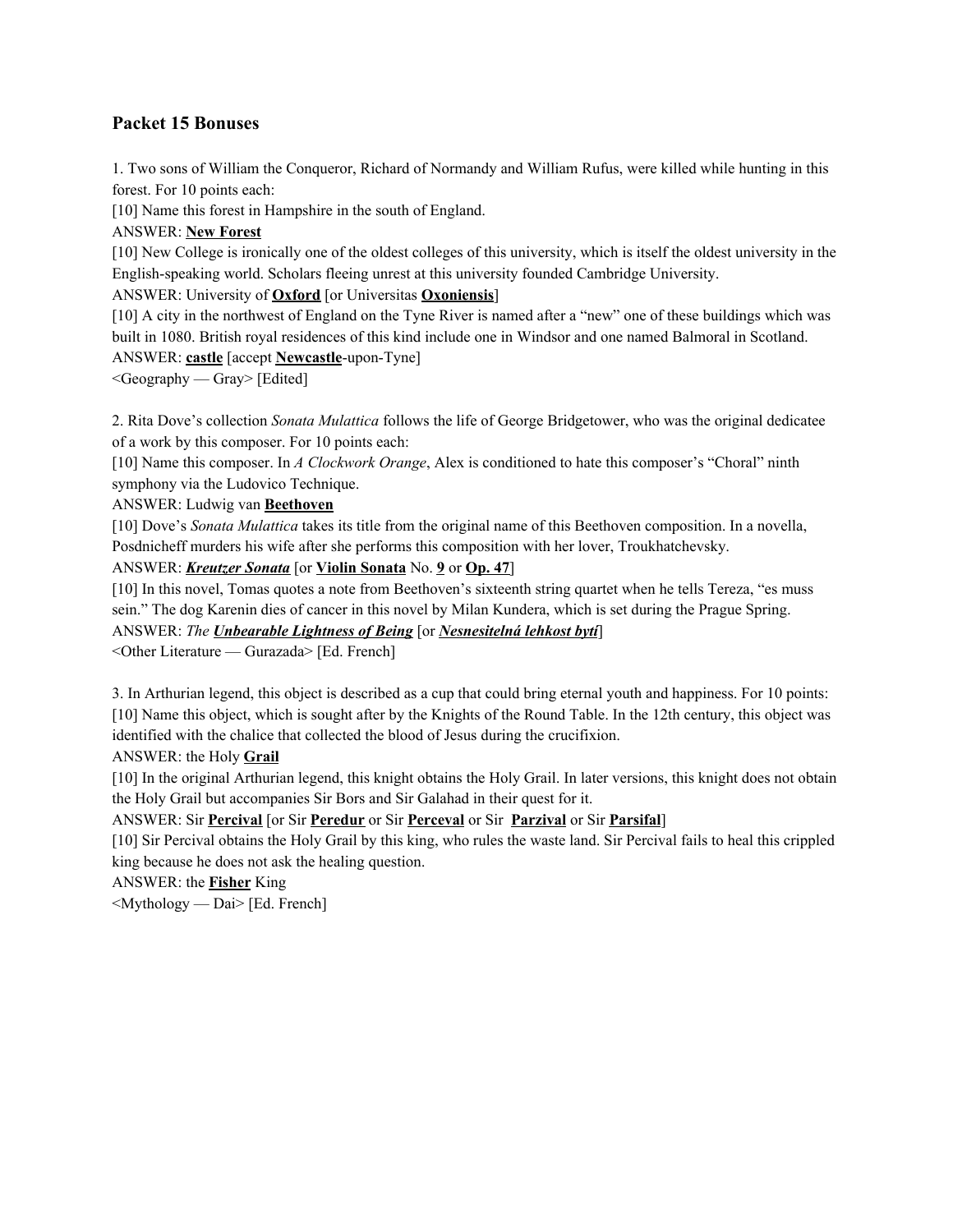4. The vast majority of this neurotransmitter is produced in enterochromaffin cells or Raphe nuclei. For 10 points each:

[10] Name this neurotransmitter derived from tryptophan. This neurotransmitter is targeted by a namesake class of reuptake inhibitors that includes Zoloft and Prozac, and it regulates mood, appetite, and sleep.

# ANSWER: **serotonin** [or **5-HT** or **5-hydroxytryptamine**]

[10] Selective serotonin reuptake inhibitors can treat this condition, which can be caused by serotonin depletion. Symptoms of this condition include lack of motivation and persistently low mood.

ANSWER: clinical **depression** [or major **depressive** disorder or **MDD**; accept **antidepressant**s]

[10] This class of drugs targets enzymes that break down serotonin, dopamine, and norepinephrine. They can be used as antidepressants or to treat Parkinson's disease.

# ANSWER: **MAOI**s [or **monoamine oxidase inhibitor**s; accept **RIMA**s or **reversible inhibitors of monoamine oxidase A**]

<Biology — Schwartz> [Ed. Gurazada]

5. Louis Riel led an uprising of these people in the Red River Colony. For 10 points each:

[10] Name these people, who were mixed-race descendants of aboriginal Canadians and European Settlers. ANSWER: **Métis**

[10] Many Métis were descendants of French settlers who worked as trappers in this industry. The primary objective of this industry in North America was the acquisition of beaver pelts.

ANSWER: **fur** trapping [or **fur** trading]

[10] The Red River Rebellion occupied areas of Prince Rupert's Land, a territory under the control of a fur-trading company named for this explorer that controlled most of the North American fur trade from its Fort Vancouver.

ANSWER: Henry **Hudson** [accept **Hudson**'s Bay Company]

<British/Commonwealth History — Athreya> [Edited]

6. This work originally included three shades that pointed to the words "Abandon all hope, ye who enter here" before their hands were joined and the words removed. For 10 points each:

[10] Name this large sculptural group by Auguste Rodin (roh-DAN) depicting scenes from Dante's *Inferno*.

ANSWER: *The Gates of Hell* [or *La Porte de l'Enfer*]

[10] The center of the *Gates of Hell* is occupied by this smaller sculpture which depicts a contemplative Dante Alighieri resting his chin on his hand.

ANSWER: The *Thinker* [or Le *Penseur*; accept *The Poet* or Le **Poète**]

[10] The largest collection of Rodin's works outside of Paris is in a museum in this American city. An artist from this city depicted a horrified woman watching a surgery in *The Gross Clinic*.

ANSWER: **Philadelphia**

 $\leq$ Sculpture — Ma $\geq$  [Edited]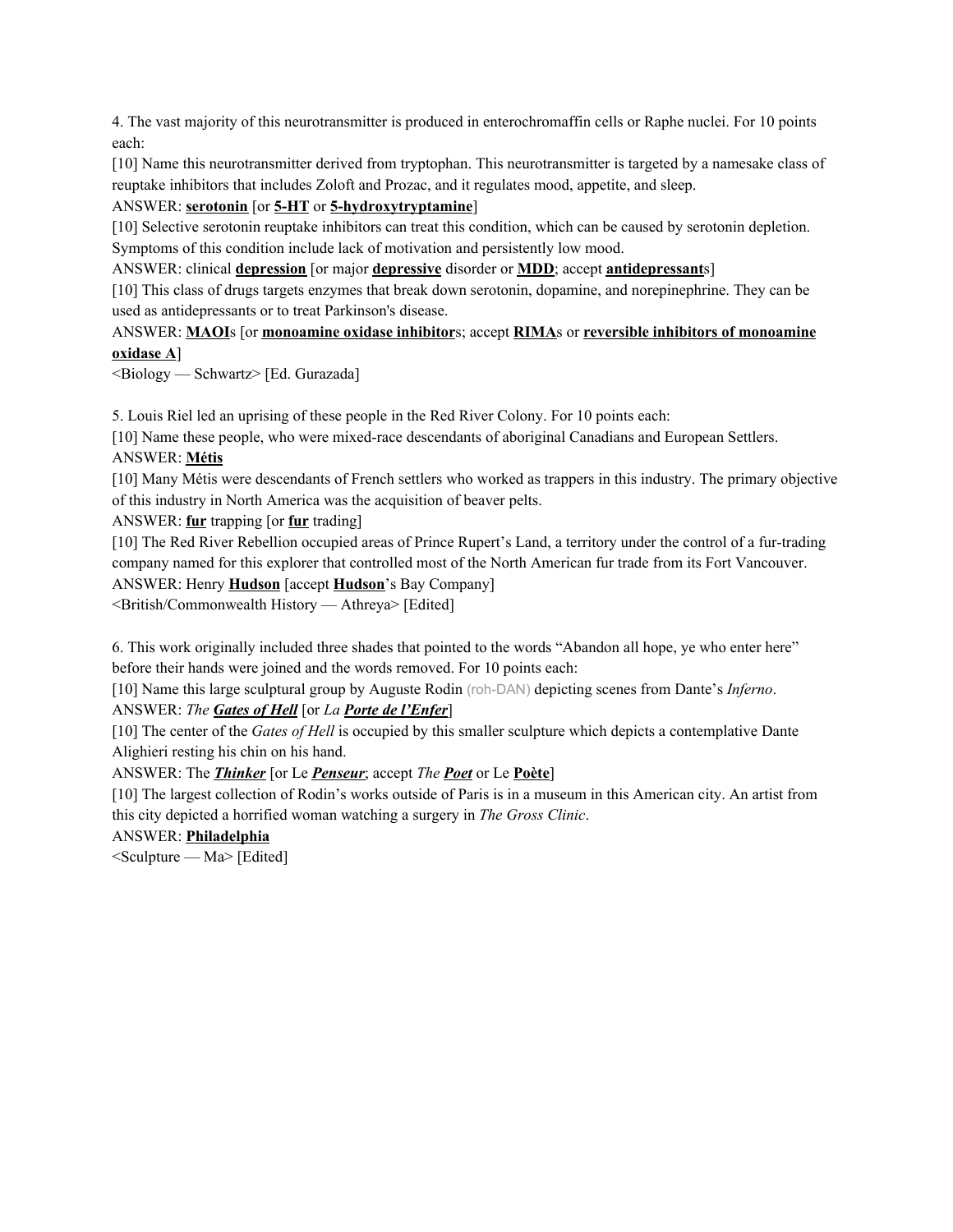7. A man named Ser Ciappelletto convinces a town to canonize him in this collection's first story. For 10 points each:

[10] Name this collection of 100 short stories. It includes a story about a woman named Griselda whose patience is tested when her husband Gualtieri pretends to kill her children.

ANSWER: *The Decameron* [or *Decamerone*]

[10] Giovanni Bocaccio set *The Decameron* in the middle of this 14th century epidemic, which killed over a third of Europe's population.

ANSWER: **Black Death** [or **Black Plague** or **bubonic plague** or The **Pestilence**; accept the **Plague**]

[10] In *The Decameron*, Federigo frantically cooks one of these animals when he hears his crush Monna Giovanna is coming to visit him. Unfortunately, Monna came because she wanted to show this animal to her son before he dies. ANSWER: a **falcon** [prompt on bird]

<Short Fiction — Schwartz> [Edited]

8. The sixth and final piece in this set was originally composed for the "piccolo" variant of the title instrument while the fifth requires scordatura on the A string. For 10 points each:

[10] Name this set of six pieces, each of which begins with a Prelude and Allemande and ends with a Gigue.

ANSWER: Johann Sebastian **Bach's** solo **cello suites** [accept any answer indicating they are suites by Bach written for cello]

[10] This cellist won a Grammy for his recording of Bach's "Unaccompanied Cello Suites." This cellist founded the Silk Road Ensemble to promote Eurasian music.

ANSWER: Yo-Yo **Ma**

[10] Yo-Yo Ma often encores with *The Swan*, the penultimate movement of this French composer's *The Carnival of the Animals*. He also wrote *Danse Macabre* (mah-CAWB).

ANSWER: Camille **Saint-Saëns** (san SAWN) [or Charles-Camille **Saint-Saëns**]

<Classical Music — Gurazada> [Ed. Ma]

9. The comet Shoemaker-Levy 9 was torn apart by tidal forces when it passed inside this planet's Roche (rohsh) limit. For 10 points each:

[10] Name this planet. Tidal heating caused by this planet is likely responsible for the subsurface ocean and intense volcanism on two of its moons.

#### ANSWER: **Jupiter**

[10] Those moons, Europa and Io ("EYE"-oh), are part of a set of moons collectively named for this Italian astronomer, who was arrested by the church after publishing his *Dialogue Concerning the Two Chief World Systems*.

#### ANSWER: **Galileo** [or Galileo **Galilei**]

[10] Unlike the other Galilean moons, Callisto is not significantly heated by tides because it does not experience this phenomenon. In this phenomenon, orbiting bodies pass each other at regular intervals because their periods are small rational multiples of each other.

#### ANSWER: orbital **resonance**

<Astronomy — Gurazada> [Ed. French]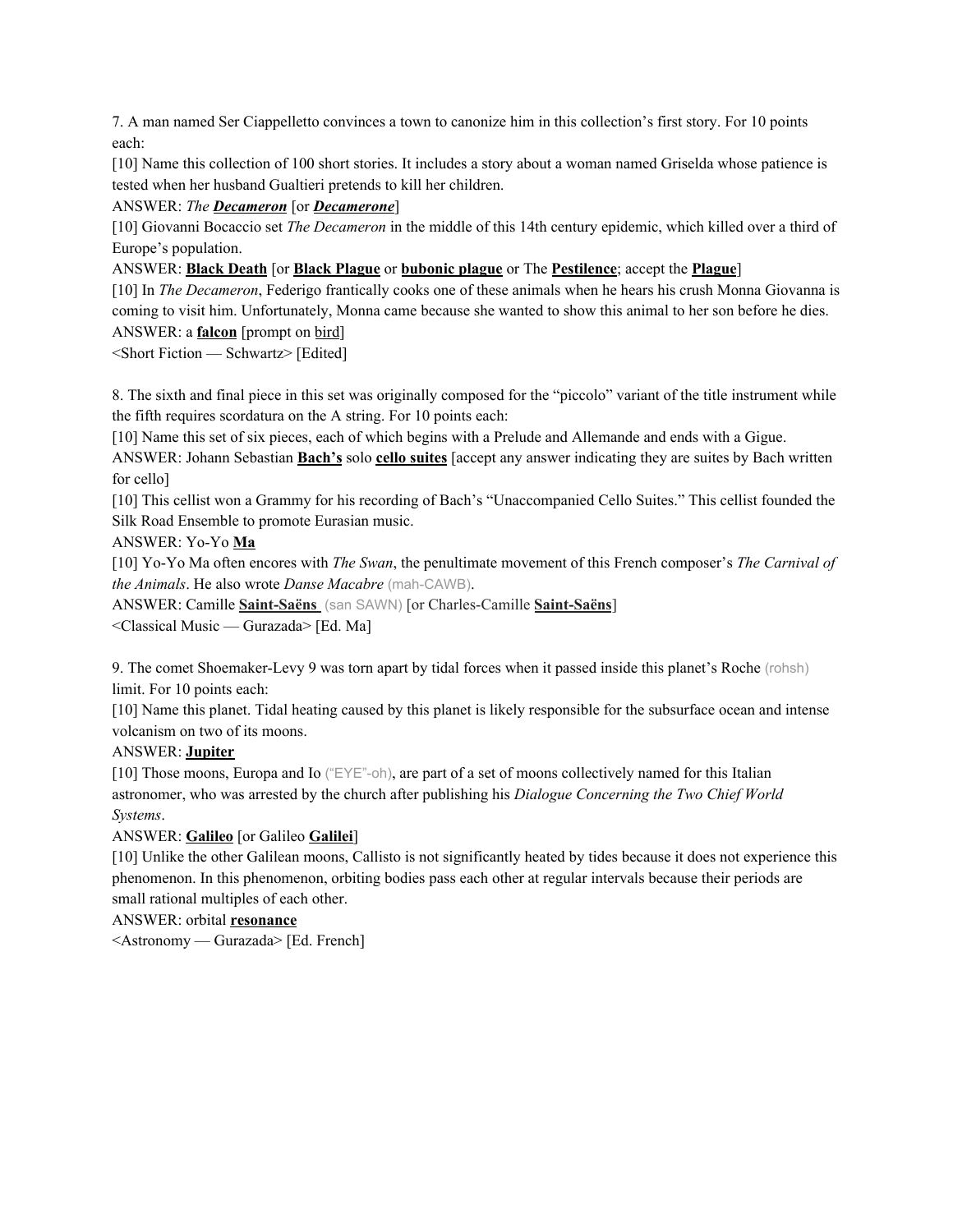10. This entity lost influence during the Thermidorian Reaction. For 10 points each:

[10] Name this entity that formed the de facto French revolutionary government during the Reign of Terror. It was led by Maximilien Robespierre until his execution in 1794.

#### ANSWER: **Committee** of **Public Safety** [or **Comité** de **salut public**]

[10] This moderate revolutionary fell out of favor with Robespierre after he opposed the Reign of Terror. This man would later be accused of taking bribes and embezzling diplomatic funds, and was executed by the regime. ANSWER: Georges Jacques **Danton**

[10] Danton was also accused of directing the September Massacres of prisoners in this city. Revolutionaries installed a flame of reason in this city's Notre Dame Cathedral.

#### ANSWER: **Paris**

<European History — Athreya> [Edited]

11. You think you're human, but should you be so sure? For 10 points each, answer the following about the murky nature of consciousness:

[10] You might be one of these beings which experience no qualia but are physically identical to humans. David Chalmers is known for arguing that these beings are logically conceivable.

ANSWER: p-**zombie**s [or philosophical **zombies**]

[10] You might instead be one of these things whose capacity to understand is central to the Chinese Room Argument. The Turing Test is meant to distinguish these things from humans.

#### ANSWER: **computer**s [or **artificial intelligences** or **AI** or **strong AI**s or **weak AI**s or **robot**s]

[10] Or maybe, as this philosopher hypothesized, the outside world is all an illusion made by an "evil demon." This French philosopher showed he was only sure about his own consciousness by stating "I think, therefore I am." ANSWER: René **Descartes** [accept **Cartesian** dualism]

<Philosophy — Gray> [Edited]

12. An influential "geometric" system of these things named Futura was designed by Paul Renner on Bauhaus principles. For 10 points each:

[10] Name these systems of glyphs used for printing or displaying text. Other families, or typefaces, of these systems are Garamond and Times New Roman.

ANSWER: **font**s

[10] In line with Bauhaus's minimalist principles, Futura lacks these things. The presence of these small perpendicular strokes on the ends of longer strokes is generally thought to make printed text more readable. ANSWER: **serif**s

[10] Another significant choice is the shape of this letter. Futura was one of the first fonts to have a single-story version of this letter, which is also known as the Italic form, in contrast to the double-story Roman form.

```
ANSWER: lowercase a
```
<Mixed/Other — Gray> [Edited]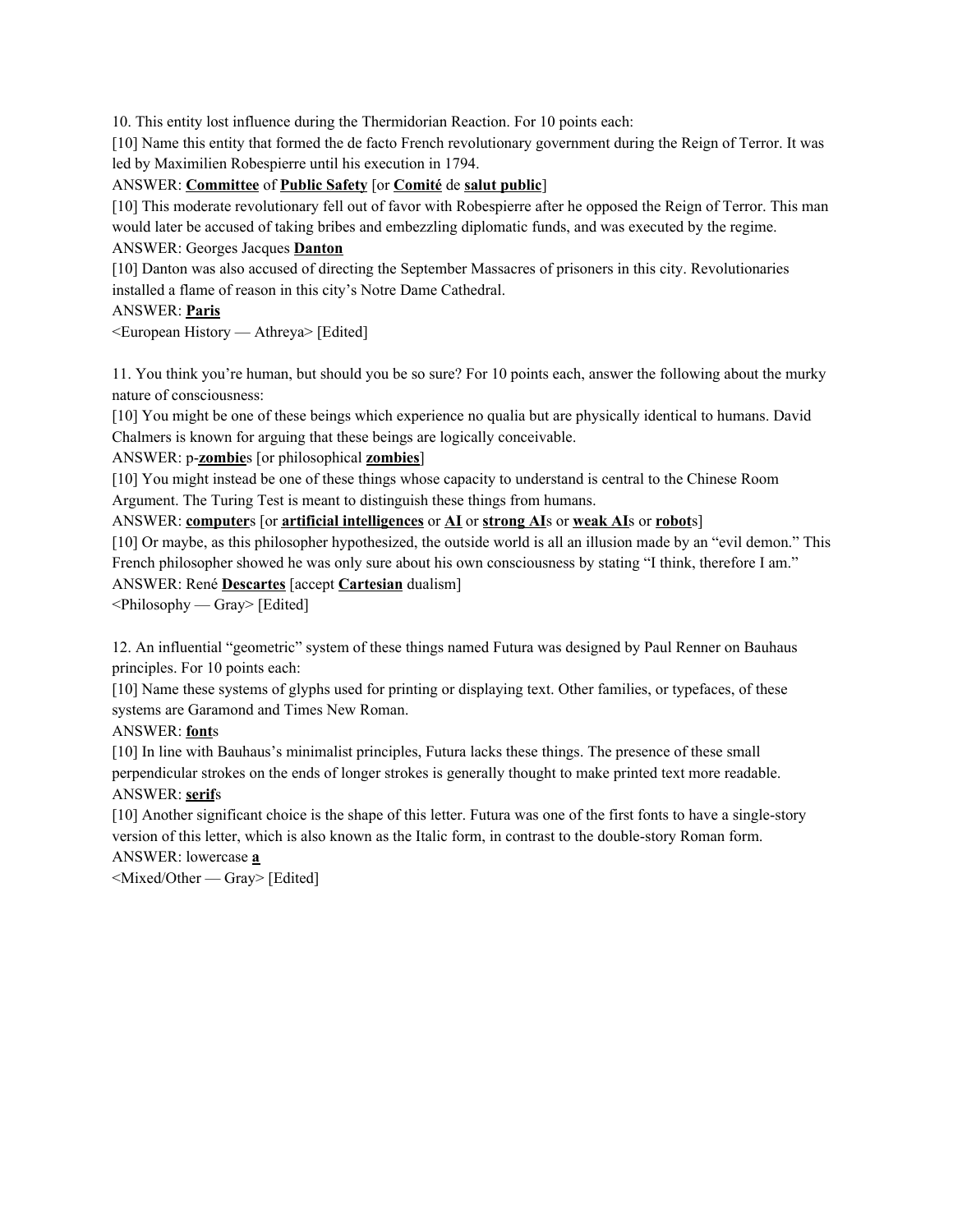13. This quantity is equal to the hyperbolic cosine of the rapidity. For 10 points each:

[10] Name this quantity, which is equal to one over the square root of one minus velocity squared over the speed of light squared.

ANSWER: **Lorentz** factor [or **Lorentz** term or **Lorentz** gamma; prompt on gamma]

[10] The Lorentz factor multiples this quantity as measured by a moving observer to yield the "proper" value of this quantity. Special relativity predicts that this quantity dilates at large velocities, unlike its counterpart, which contracts.

ANSWER: **time** [accept **time** dilation]

[10] The Lorentz factor describes many phenomena, such as time dilation and length contraction, that occur in this scientist's theory of special relativity. This scientist also formulated general relativity and the equation  $E = mc^2$ . ANSWER: Albert **Einstein**

<Physics — Gurazada> [Edited]

14. For 10 points each, answer the following about the early U.S. textile industry:

[10] This planned industrial city was the center of the early American textile industry. "Mill Girls" who originally staffed its mills formed a "Labor Reform Association" in this city to advocate for a 10-hour work day. ANSWER: **Lowell**, Massachusetts

[10] The Lowell mills primarily processed this crop. Eli Whitney's "gin" helped automate the process of removing seeds from this crop.

ANSWER: **cotton**

[10] This machine, which helped automate clothing production in the mid 19th century, was the subject of a dispute between Isaac Singer and Elias Howe, the latter of whom created the lockstitch variety of this device.

#### ANSWER: **sewing machine**

<US History — Gray> [Edited]

15. After finding the shards of this object in its cupboard, the owner of this object carries off its fragments "as if she carried a dead body." For 10 points each:

[10] Name this glass red object, which is broken by a cat while its sickly owner is visiting a doctor in a nearby town. ANSWER: Zeena's **pickle-dish**

[10] The destruction of Zeena's pickle-dish represents the disintegration of Ethan and Zeena's marriage in this author's novel *Ethan Frome.* She also wrote *The Age of Innocence*.

## ANSWER: Edith **Wharton**

[10] The pickle-dish breaks after this woman uses it to serve Ethan an intimate supper. After realizing that they cannot be together, Ethan and this woman try to kill themselves by sledding into an elm tree.

## ANSWER: **Mattie** [or Mattie **Silver**]

<Long Fiction — Schwartz> [Ed. French]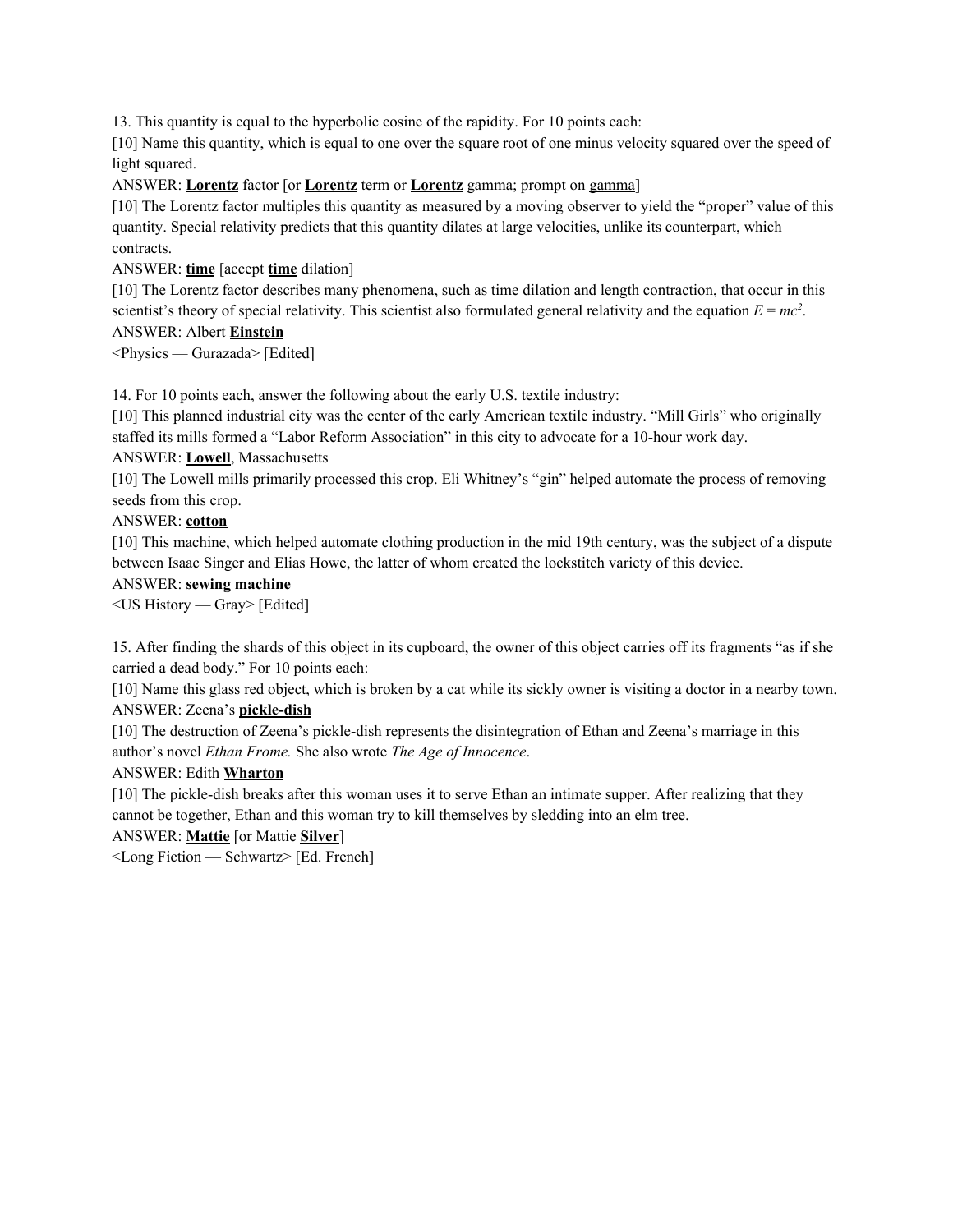16. Members of this religion believe in the unity of humanity, rejecting the concept of race. For 10 points each: [10] Name this religion that stemmed from Babism. Members of this religion worship Manifestations of God such as Jesus and Muhammad.

# ANSWER: **Bahá'í** [or **Bahá'í** Faith]

[10] This great grandson of the founder of Baha'i was the only person given the title of Guardian of the religion because all possible hereditary successors had been excommunicated by the time of his death in 1957. ANSWER: Shoghí **Effendí** [or Shoghí **Effendí** Rabbání]

[10] The governing body of the Bahá'í Faith, the Universal House of Justice, is located in this country's city of Haifa, also home to the Shrine of the Bab. Its city of Jerusalem is important in Islam, Christianity, and Judaism. ANSWER: State of **Israel**

<Religion — Venkateswaran> [Edited]

17. A variety of flowers intertwined onto a stainless steel skeleton form Jeff Koons's giant *Puppy*, which stands outside one of these art museum. For 10 points each:

[10] Name these museums, one of which in Bilbao features an undulating cloak of titanium. Frank Lloyd Wright created the cylindrical spiral design of another of these museums in New York City.

ANSWER: **Guggenheim**s [accept **Guggenheim** Bilbao or Solomon R. **Guggenheim** Museum]

[10] This Canadian-American architect designed the Guggenheim Bilbao. His other works include the Dancing House in Prague.

ANSWER: Frank **Gehry** (gary)

[10] Gehry designed a pavilion named for this man for Chicago's Millennium Park. This man also established an architecture prize that was awarded to Gehry in 1989.

ANSWER: Jay A. **Pritzker** [accept **Pritzker** Prize or **Pritzker** Pavilion]

<Architecture — Ma> [Ed. Malouf]

18. This dictator supported the hijacking of Air France Flight 139. For 10 points each:

[10] Name this President of Uganda from 1971 to 1979, who overthrew Milton Obote to gain power. As President, this person expelled thousands of Asians from his country.

ANSWER: Idi **Amin** Dada

[10] In 1979, Idi Amin attempted to invade the Kagera region of this country, which led to his overthrow in a military operation authorized by this country's president Julius Nyerere. This country is currently governed from Dodoma.

ANSWER: United Republic of **Tanzania**

[10] Idi Amin allowed the hijacked Air France flight 139 to land at this airport, which was later raided in Operation Thunderbolt to rescue the hostages from that flight. This airport is the principle international airport of Uganda. ANSWER: **Entebbe** Airport

<African History — Shahriar> [Ed. Iyer]